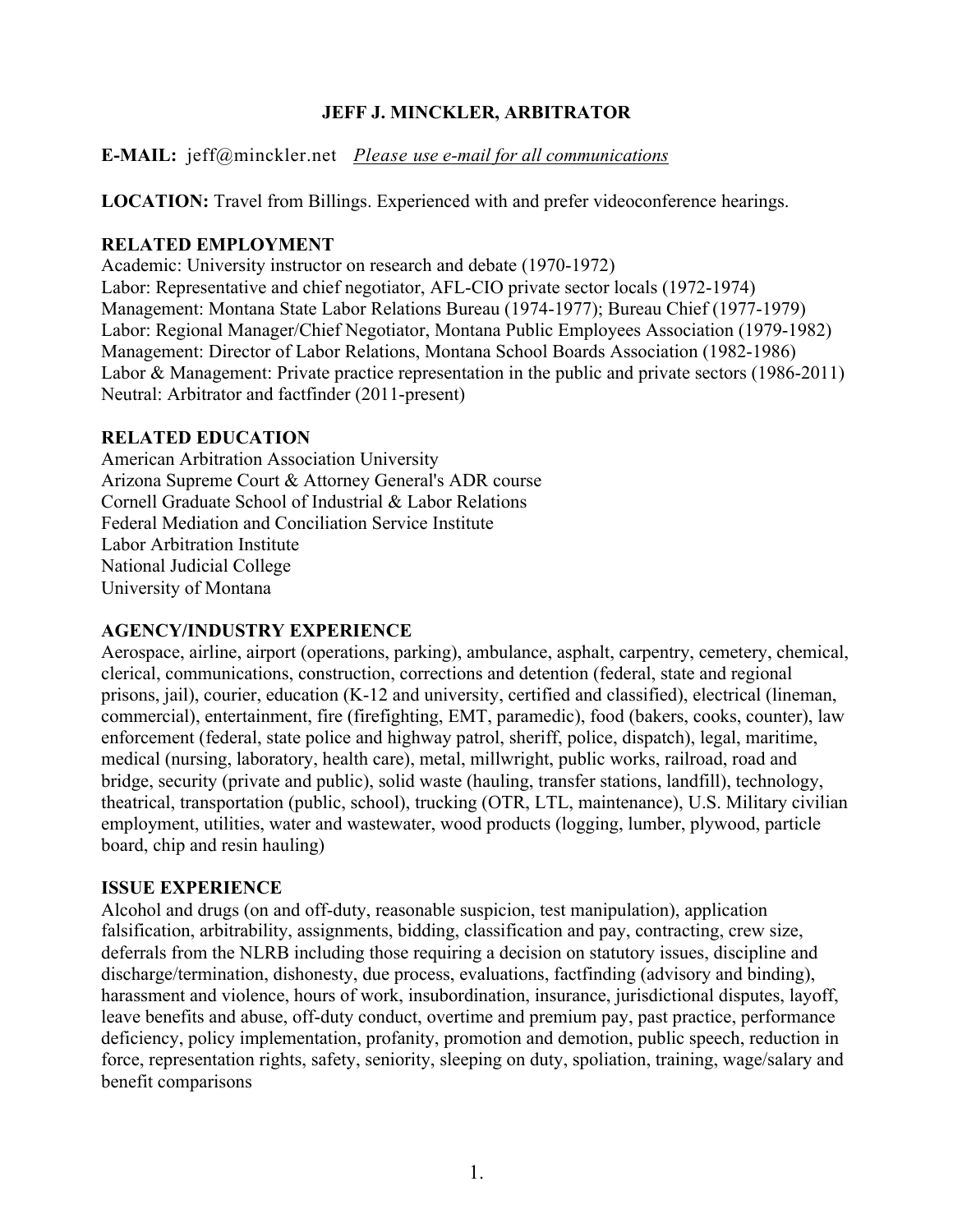### **JEFF J. MINCKLER**

### **PROFESSIONAL AFFILIATIONS**

Association of Administrative Law Judiciary California, Oregon and Washington Bar Associations (labor/management sections) Labor and Employment Relations Association National Association of Hearing Officials

#### **ROSTERS & PANELS**

AFGE & Social Security Administration Alaska Labor Relations Agency American Arbitration Association California Employment Relations Board Federal Mediation and Conciliation Service International Organization of Masters, Mates and Pilots Los Angeles City Employee Relations Board Los Angeles County Employee Relations Commission Montana Board of Personnel Appeals National Mediation Board (arbitration of Board deadlocks) Nebraska Commission of Industrial Relations Nevada Employee-Management Relations Board Oregon Employment Relations Board Phoenix City Employment Relations Board Washington Employment Relations Commission

#### **ARTICLES & PRESENTATIONS**

Keynote addresses for private and public sector union and employer conventions Section and panel presentations for state and national labor relations organizations Articles for labor relations journals Partial list of presentations and writings: Affirmative Defenses in Arbitration Attempting Crystal Clear Contracts Dissecting "Cause" in the Private and Public Sectors Living under At-will and Wrongful Discharge Statutes *Loudermill* and Name-clearing Hearings Management Rights: Fact or Fiction Past Practice Application and Exceptions Public Speech Protections and Exceptions Standards of Contract Interpretation Tenured and Nontenured Teacher Dismissal and Nonrenewal The Law of the Collective Bargaining Hiatus The Off-duty Nexus The Requirements of Due Process The Use of After-acquired Evidence in Arbitration *Weingarten*, *Garrity, Beckwith* and *Kalkines* Protection and Warnings Instructor of advanced discipline and discharge course for employers and unions Instructor of university arbitration course Guest speaker on trends in arbitration procedures and decisions